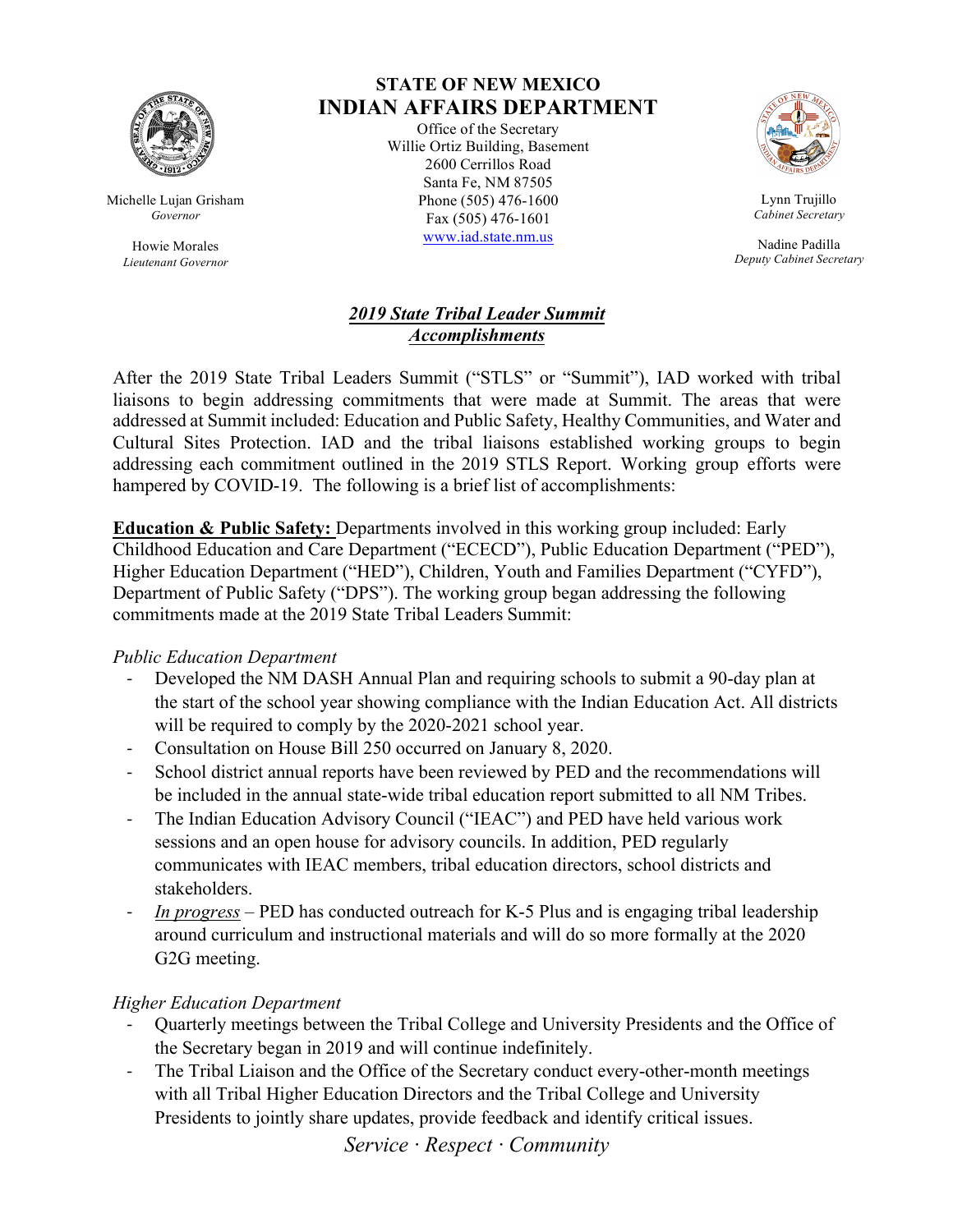- FY20 was the first year for tribal lottery scholarships; students attending Diné College, Navajo Technical University, and the Institute of American Indian Arts are now eligible to receive lottery scholarships.
- *In progress –* Meetings have been held between HED and tribal leaders to discuss the quality of different programs highly attended by Native Students (dual credit program, adult education program).

# *Early Child Education and Care Department*

- *In progress –* ECECD is working to establish an internal working group of tribal liaisons who represent each division and bureau within the new Department. This working group will develop and implement strategic communications and consultation with our tribal partners and Honorable Governors & Presidents.

# *Department of Public Safety*

- A meeting was held in June 2019 with Acoma, Laguna, Zuni, and Ramah police departments to discuss various law enforcement issues.

**Healthy Communities:** Departments involved in this working group included: Department of Health ("DOH"), Human Services Department ("HSD"), CYFD, and Behavioral Health Division of the New Mexico Human Services Department, Department of Finance and Administration ("DFA"), Aging and Long-term Services Department ("ALTSD"), Department of Workforce Solutions ("DWS"). The working group began addressing the following commitments made at the 2019 State Tribal Leaders Summit:

#### *Children Youth and Families Department*

- The Indian Child Welfare Act ("ICWA") unit within CYFD was established and staff are going through training.
- Developed Kinship-Guardianship Practices and Procedures to increase placement with relatives to comply with ICWA preferred placements.
- Tribal IV-E Joint Powers Agreement (inter-governmental) allowed Tribes to access federal funding for monthly foster care maintenance payments and incidentals, adoption, and guardianship subsidies, and extended foster care on behalf of Title IV-E eligible children and youth.
- *In progress –* CYFD is working with Butterfly Healing Center and Kewa House to expand services and provide financial support to these local youth facilities that support youth who require a higher level of behavioral health care.

# *Department of Health*

Strengthened tribal agricultural systems through a collaboration between DOH's Office of Tribal Liaison and Obesity, Nutrition, and Physical Activity Program ("ONAPA"), Women, Infant, Children ("WIC"), and Farmers Market and Senior Farmers Market programs to provide a fourth annual gathering of tribal farmers and ranchers at Santa Ana Pueblo, Tamaya Wellness Center, covering topics like farm to school procurement, farm to table, WIC, creating a better image of agricultural products, and extending the selling season by creating value-added products.

# *Service · Respect · Community*